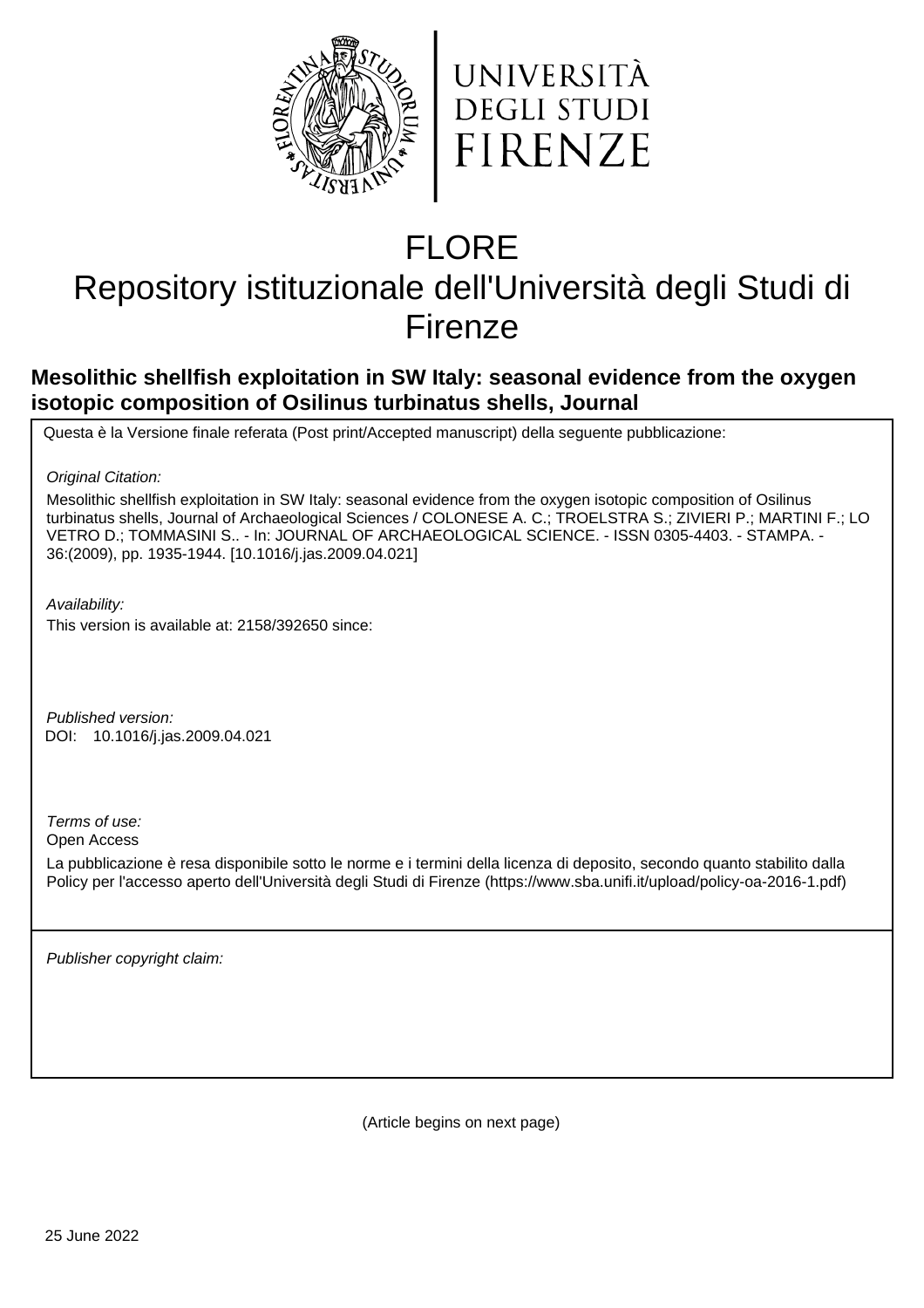

Contents lists available at [ScienceDirect](www.sciencedirect.com/science/journal/03054403)

### Journal of Archaeological Science



journal homepage:<http://www.elsevier.com/locate/jas>

## Mesolithic shellfish exploitation in SW Italy: seasonal evidence from the oxygen isotopic composition of Osilinus turbinatus shells

André Carlo Colonese <sup>a, «</sup>, Simon Troelstra <sup>b</sup>, Patrizia Ziveri <sup>c</sup>, Fabio Martini <sup>d</sup>, Domenico Lo Vetro <sup>d</sup>, Simone Tommasini <sup>e</sup>

<sup>a</sup> Departamento de Arqueología y Antropología, Institución Milá y Fontanals, Consejo Superior de Investigaciones Cientificas (IMF - CSIC), GASA-UAB (IMF-CSIC Unidad Asociada), c/ Egipcíaques, 15, 08001 Barcelona, Spain

<sup>b</sup> Faculty of Earth and Life Sciences, VU University Amsterdam, De Boelelaan 1085, 1081 HV Amsterdam, The Netherlands

<sup>c</sup> Institut de Ciència i Tecnologia Ambientals (ICTA), Universitat Autònoma de Barcelona, Edifici CN, UAB Campus, 08193 Bellaterra, Spain <sup>d</sup> Dipartimento di Scienze dell'Antichità "G. Pasquali", Università degli Studi di Firenze, Piazza Brunelleschi 4, 50121 Firenze, Italy

e Dipartimento di Scienze della Terra, Università degli Studi di Firenze, Via La Pira 4, 50121 Firenze, Italy

#### article info

Article history: Received 16 January 2009 Received in revised form 27 April 2009 Accepted 30 April 2009

Keywords: SW Italy Mesolithic Topshell exploitation Oxygen isotopes Seasonality Osilinus turbinatus

#### 1. Introduction

#### **ABSTRACT**

Oxygen isotope analyses were carried out on the topshell Osilinus turbinatus from archaeological sites with the aim to investigate the temporal exploitation patterns by Mesolithic groups inhabiting coastal caves in SW Italy. In order to assess the present day O. turbinatus intra-annual  $\delta^{18}$ O variability, living specimens were collected monthly at Marina di Camerota (SW Italian peninsula). Their shell-edges were analysed and the seasonal results were compared with archaeozoological material. Our findings show that Mesolithic O. turbinatus exploitation was carried out almost exclusively during the colder and intermediary seasons (e.g. autumn, winter, spring), with very sporadic harvesting during the warmer seasons. Results suggest a possible regional exploitation pattern of O. turbinatus by Mesolithic groups inhabiting this region.

- 2009 Elsevier Ltd. All rights reserved.

The Mesolithic subsistence system along the SW Italian peninsula and Sicily (from ca. 10 to 7 ka BP; Martini, 1993; Lo Vetro and Martini, in press) involved a broad spectrum of terrestrial and marine resources, including large mammals, birds, fish and molluscs (e.g. Mussi, 2001). Among fauna remains shellfish are a very common archaeozoological constituent. The most frequent species belongs to the genera Patella and Osilinus, both living in the intertidal rock shores. On overall, shellfish remains rarely forms many abundant accumulations in archaeological sites and are often associated to mammals, fish and land snail shell remains (Bonuccelli, 1971; Durante and Settepassi, 1972; Cassoli and Tagliacozzo, 1982; Compagnoni, 1991; Tagliacozzo, 1993; Wilkens, 1993; Martini et al., 2007a,b; Colonese, in press). The low productivity of the intertidal zones of the Mediterranean Sea (e.g. Bailey and Flemming, 2008; Fa, 2008), suggests shellfish played only a minor role in the diet of Mesolithic groups from these regions (e.g. Bailey and Milner, 2002/3; Guixé et al., 2006; Fa, 2008). Therefore probably shellfish were gathered by SW Italian Mesolithic hunter-gatherers as only part of their diet which was probably governed by the availability and exploitation of primary sources, such as larger mammals (e.g. Martini, 1993). Nevertheless, some Mesolithic sites have intriguingly provided very abundant shellfish whereas other faunal (e.g. mammals) and artefact remains were extremely poor (e.g. Cala Mancina; Colonese, in press). This would indicate that in some circumstances intertidal molluscs might have played a most important position in the diet.

Although qualitative and/or quantitative data on shellfish exploitation are available for the Mesolithic sites of these regions (e.g. Martini et al., 2007a), comprehensive information about their temporal exploitation patterns is scarce (Mannino et al., 2007) and emphasize the necessity of more regional data. A proven approach to investigate temporal patterns of prehistoric shellfish exploitation is the analysis of the oxygen isotopic ratio ( $\delta^{18}O$ ) of the latest growth increment of mollusc shells (e.g. Kennett and Voorhies, 1996; Quitmyer et al., 1997; Mannino et al., 2003, 2007; Jones et al., 2008). This is based on the fact that the  $\delta^{18}$ O of aquatic biogenic carbonate, such as the aragonitic and calcitic shells secreted by molluscs, is controlled by the  $\delta^{18}$ O composition of the ambient

Corresponding author. Tel.:  $+34$  93 442 3489; fax:  $+34$  93 443 0071. E-mail address: [acolonese@imf.csic.es](mailto:acolonese@imf.csic.es) (A.C. Colonese).

<sup>0305-4403/\$ –</sup> see front matter © 2009 Elsevier Ltd. All rights reserved. doi:10.1016/j.jas.2009.04.021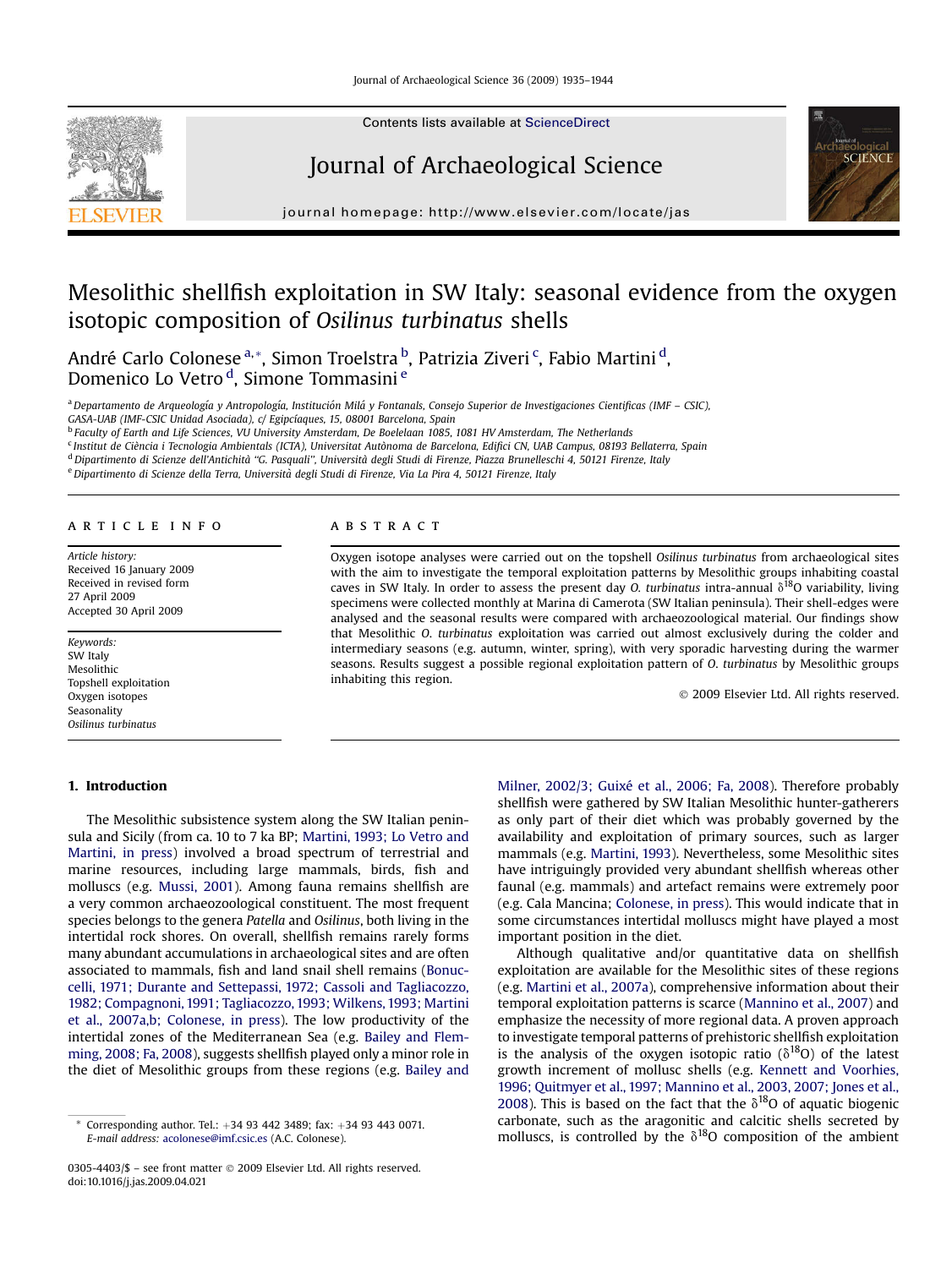water and by the temperature at which the carbonate secretion takes place (e.g. Wefer and Berger, 1991). Therefore, by establishing the seasonal variations of the molluscs shells  $\delta^{18}$ O relative to the seawater temperature, the season in which the molluscs were harvested can be estimated.

This paper investigates the temporal pattern of Osilinus turbinatus (von Born, 1778) exploitation by Mesolithic groups inhabiting the coastal areas of SW Italy. The main objective is to establish if the abundant O. turbinatus remains from selected Mesolithic coastal sites are associated with seasonal or all-year-round intertidal exploitation. To this means we analysed the  $\delta^{18}$ O composition of this topshell from both living and Mesolithic specimens. O. turbinatus was selected because it was one of the most exploited intertidal species in SW Italy since the Late Glacial (e.g. Compagnoni, 1991; Colonese and Wilkens, 2005). Other species are also abundant (e.g. Patella caerulea; Wilkens 1993; Colonese, in press) and may occur together to O. turbinatus in intertidal rock shore environments, therefore it is probable that the gathering periods of O. turbinatus might be the same of the other intertidal species.

#### 1.1. Archaeological and environmental setting

SW Italy, including Sicily, has a typical Mediterranean climate, with warm to hot dry summers and mild wet winters (Lionello et al., 2006). Mean annual temperature in the coastal zone is ca. 16 °C and annual amount of precipitation ranges from 600 to 1000 mm. The area has numerous coastal caves (e.g. Grotta della Serratura; Grotta dell'Uzzo, Grotta di Cala Mancina, Grotta d'Oriente, Grotta delle Uccerie), which were intensively inhabited during prehistoric times (Fig. 1). During the Early–Middle Holocene (from ca. 10 to 7 ka BP) these regions were occupied by Mesolithic human groups referred to as different lithic facies (Martini and Tozzi, 1996; Aranguren and Revedin, 1998; Lo Vetro and Martini, in press), resulting from the evolution of the different local Late Epigravettian traditions, sometimes combined with external Mesolithic influxes (e.g. Sauveterrian). Archaeological records from coastal sites of these regions testify to the ability of Mesolithic groups to exploit a broad spectrum of terrestrial and marine resources. Among the terrestrial fauna, larger mammals constituted



Fig. 1. Southern Italy and map location of SRT at Marina di Camerota (1), ORT (2) and UCR (3) at Favignana island, CLM (4) and Grotta dell'Uzzo (5) in the Capo San Vito.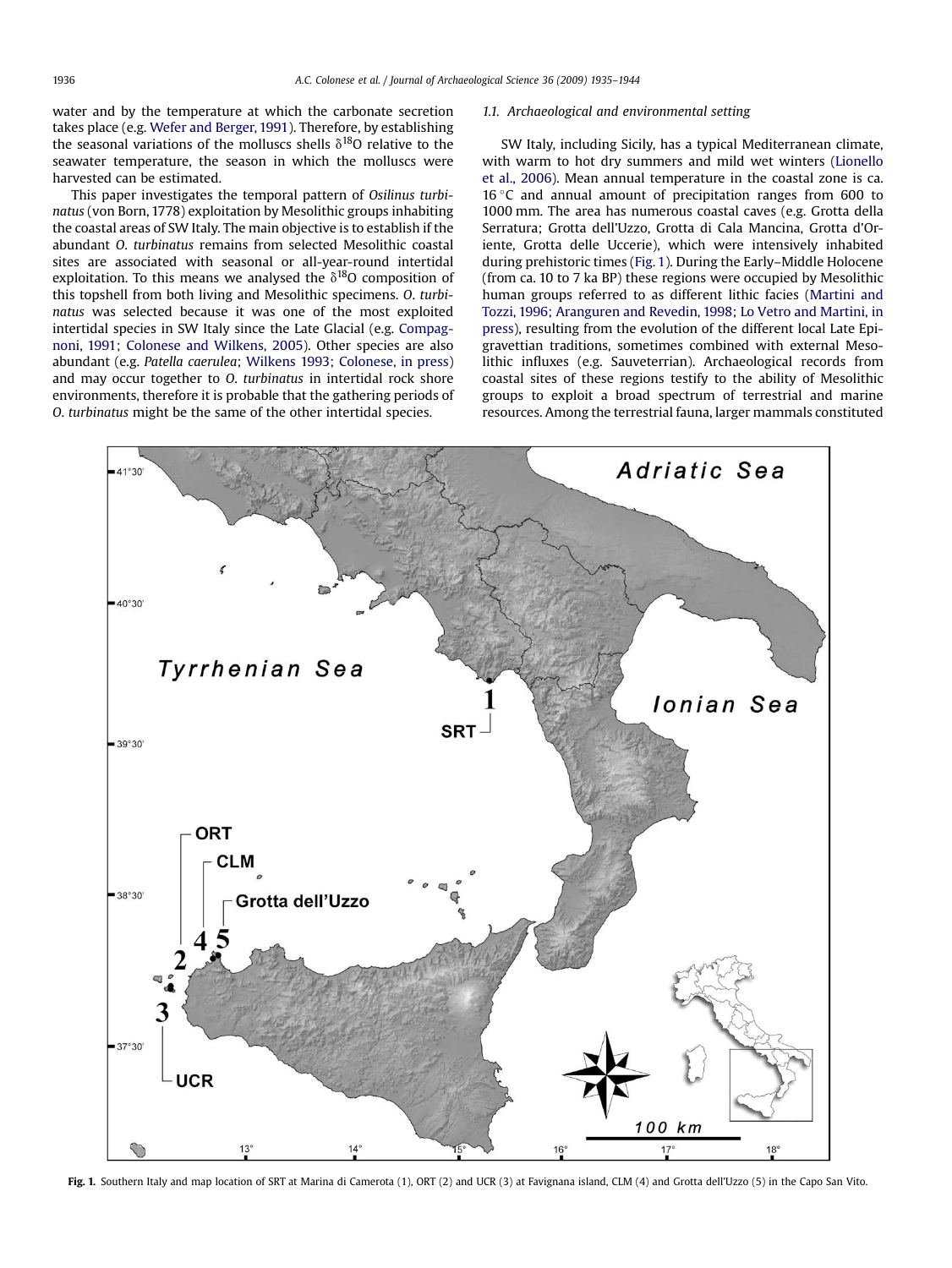Table 1 Sites, occupation phases and chronologies (BP).

| Mesolithic sites       | Layers         | $14C$ year BP    | Lab. code       | <sup>14</sup> C cal year BP (1 $\sigma$ ) |
|------------------------|----------------|------------------|-----------------|-------------------------------------------|
| Grotta della Serratura | $\overline{4}$ | $10.000 \pm 200$ | $UtC-750$       | 11.235-11.826                             |
|                        | 5              | $9720 + 60$      | Bnl-3568        | 11.095-11.227                             |
|                        | 5              | $9790 + 170$     | $UtC-751$       | 11.064-11.406                             |
|                        | 6              | $9620 + 60$      | Bnl-3569        | 11.005-11.024                             |
|                        | 6              | $9770 + 140$     | $UtC-752$       | 11,066-11,351                             |
|                        | 7              | $9870 + 70$      | Bnl-3570        | 11.206-11.346                             |
|                        | 7              | $10.230 \pm 130$ | $UtC-753$       | 11.699-12.178                             |
| Grotta di Cala Mancina | 3C             | $9332 + 65$      | <b>ITL771A</b>  | 10.485-10.606                             |
| Grotta d'Oriente       | 5A             | $7040 + 55$      | <b>LTL877A</b>  | 7828-7940                                 |
|                        | 6C             | $8608 + 65$      | <b>LTL874A</b>  | 9526-9632                                 |
| Grotta delle Uccerie   | $\mathcal{D}$  | $7998 + 80$      | <b>LTL1514A</b> | 8761-9005                                 |
|                        | 3              | $8320 + 85$      | <b>LTL1515A</b> | 9252-9461                                 |

Radiocarbon dates were calibrated using CALIB program (Stuiver and Reimer, 1993).

a central position in the subsistence system (e.g. Mussi, 2001), with Cervus elaphus and Sus scrofa as most hunted species.

Among the marine resources shellfish and fish remains are the most common archaeozoological findings. Shellfish exploitation was mainly limited to species of the intertidal rock shores, with species of the genus Patella (e.g. Patella caerulea) and Osilinus (e.g. Osilinus turbinatus) being most common (Bonuccelli, 1971; Cassoli and Tagliacozzo, 1982, 1995; Durante and Settepassi, 1972; Compagnoni, 1991; Tagliacozzo, 1993; Wilkens, 1993; Martini et al., 2007a,b; Colonese, in press). Fish remains consist mainly in sea water species among which appear Belone belone, Epinephelus guaza, Epinephelus caninus, Mugil sp., Dentex dentex, Sparus aurata, etc., followed by sporadic evidence of reptiles and cetaceans (Cassoli and Tagliacozzo, 1982, 1995; Tagliacozzo 1993; Wilkens 1993).

#### 1.2. The Mesolithic sites

Archaeological shells were collected from four Mesolithic sites (Fig. 1, Table 1); one is located in the SW of the Italian peninsula (1 – Grotta della Serratura) and three in NW Sicily (2 – Grotta d'Oriente, 3 – Grotta delle Uccerie, and 4 – Grotta di Cala Mancina). The Mesolithic stratigraphic succession in the caves shows distinct human occupation periods, alternated by sedimentary deposits with no cultural evidence (Martini, 1993; Martini et al., 2007b).

Grotta della Serratura (SRT) is a coastal cave situated 2 m about sea level (a.s.l.) at the foot of Monte Bulgheria, a hilly-mountainous range of the Southern Apennine, in the Cilento–Vallo di Diano Park (Campania). Two different almost contemporaneous Mesolithic facies are present in the cave succession (Martini, 1993). The first Mesolithic occupations span layers 7–6 and are associated with a local Sauveterrian aspect (from ca. 10.3 to 9.6 ka BP; Martini, 1993). Layers 5 and 4 are assigned to the undifferentiated Epipalaeolithic tradition (Martini, 1993). The genera Patella and Osilinus dominate the shellfish remains.

Grotta d'Oriente (ORT) and Grotta delle Uccerie (UCR) are coastal caves located in Favignana Island, in the Egadi Archipelago (Sicily). These caves open on the slope of the ''Montagna Grossa'', respectively at ca. 40 and 10 m a.s.l. (Martini et al., 2007b).

At ORT Mesolithic occupation phases are recorded in layers 6 and 5, with distinct episodes (Martini et al., in press; Lo Vetro and Martini, in press). The lithic production of layer 6 is assigned to a local Mesolithic facies in which some local-revised Sauveterrian influences are present (from ca. 9.5 to 8.5 ka BP; Lo Vetro and Martini, in press). Layer 5 provides cultural evidence related to the end of the local Mesolithic and the beginning of the Neolithic in Sicily. In this layer, devoid of pottery remains, lithic industry possesses some characters comparable to the Castelnovian model as detected also in the Early Neolithic levels from Uzzo Cave (Cassoli et al., 1987; Tusa, 1996). The Mesolithic succession provided very scarce large mammal remains, and in layer 5 rare domestic (Ovis vel Capra) items appears. Shellfish are relatively abundant, with the genera Patella and Osilinus being most common (Martini et al., in press).

At UCR the Mesolithic cave occupation is recorded in layers 2 and 3, with distinct episodes; nevertheless a cultural definition, in the frame of Mesolithic groups of this region, has yet not been established. However a high frequency of the genera Patella and Osilinus is recorded (Lo Vetro and Martini, in press).

Grotta di Cala Mancina (CLM) is located on Capo San Vito, Sicily. It consists of a small cave-rockshelter opening ca. 8 m a.s.l. Mesolithic cave occupations are shown in layers 2 and 3. According to the lithic assemblages, Mesolithic evidence of CLM are ascribed to



Fig. 2. (a) Shell-edge carbonate sampling in the inner shell layer of modern and (b) Mesolithic Osilinus turbinatus, and (c) sequential inner carbonate samples in Mesolithic shells from SRT (L5).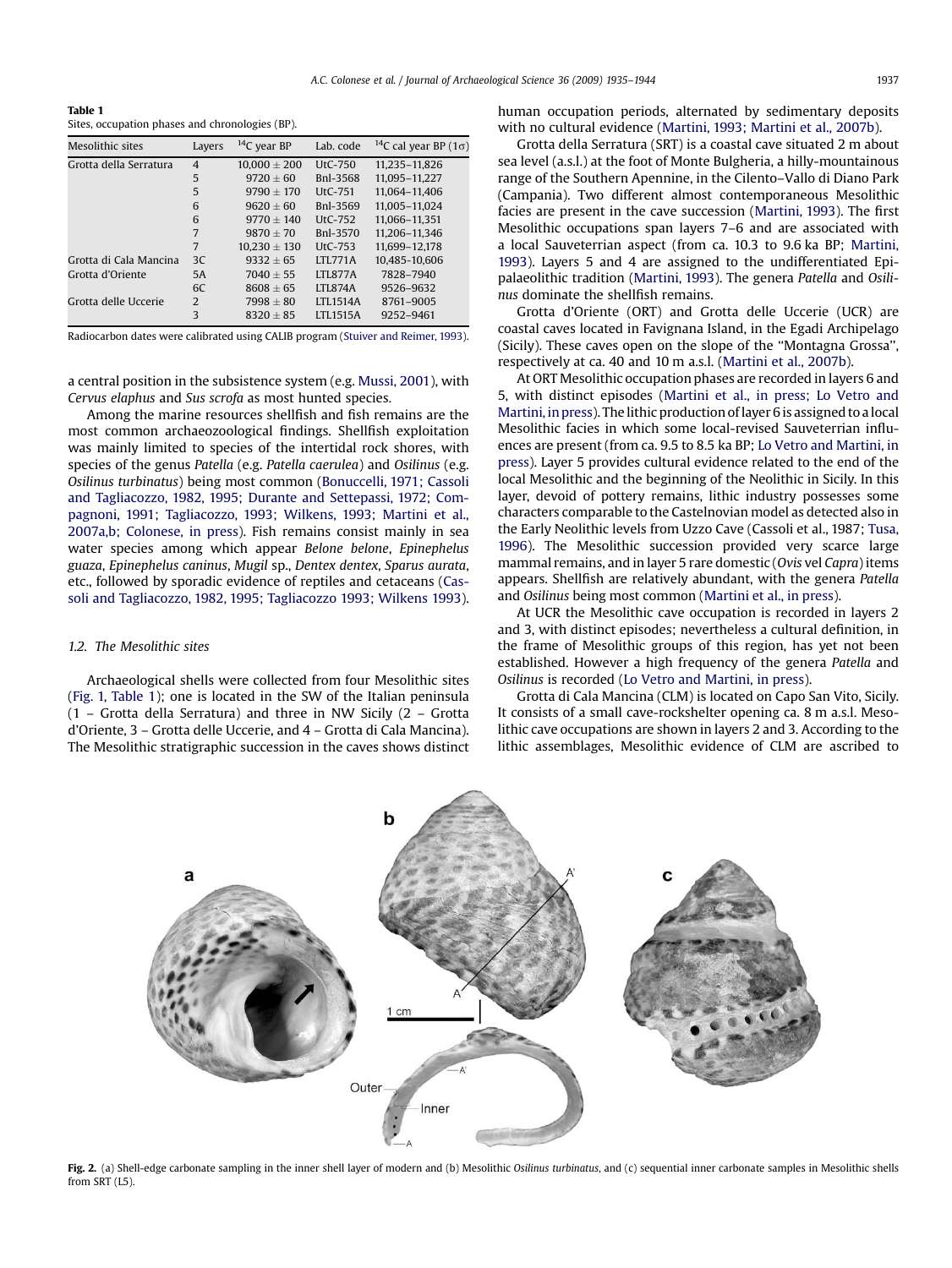a local Epigravettian tradition (from ca. 9.5 to 8.5 year BP; Lo Vetro and Martini, in press) and again the genera Patella and Osilinus are dominant (Colonese, in press).

#### 2. Materials and methods

The topshell Osilinus turbinatus is a common species living in the lower intertidal rocky shore along the Italian peninsula and islands (Torelli, 1982; Schifano, 1983; Schifano and Censi, 1983; Benedetti-Cecchi et al., 2003). It inhabits the biotope exposed to high wave energy with low salinity oscillations (Torelli, 1982; Schifano and Censi, 1983; Mannino et al., 2008). Regional studies have attested that O. turbinatus grows generally throughout the year (Regis, 1972; Schifano, 1983; Valli et al., 2003; Mannino et al., 2008). However growth rates exhibit strong variability in SW Italy, mostly related to seasonal environmental conditions and age (e.g. Schifano and Censi, 1983; Mannino et al., 2008). In NW Sicily maximum growths are recorded during autumn–winter, whereas minimum growths are observed in spring–summer, providing a mean annual growth rate ranging from ca. 17 to 19 mm. Elevate mortality have been observed in summer months probably due to the higher temperatures. As is already observed in other species (e.g. Schöne et al., 2007 and references therein), shell growth rate decrease with ontogenetic age (Mannino et al., 2008).

Table 2

Monthly  $\delta^{18}$ O values (mean and standard deviation) of living Osilinus turbinatus collected monthly at Marina di Camerota.

|           | $\delta^{18}$ Os‰ (V-PDB) | Mean $\delta^{18}$ Os‰ | SD        | Measured SST (°C) | MFSTEP SST (°C) | SD  | Calculated SST $(°C)$ | <b>MFSTEP SSS (PSU)</b> |
|-----------|---------------------------|------------------------|-----------|-------------------|-----------------|-----|-----------------------|-------------------------|
| 2004      |                           |                        |           |                   |                 |     |                       |                         |
| March     | $+2.2$                    |                        |           | 14.0              | 14.0            | 0.3 | 15.1                  | 37.8                    |
| April     | $+1.7$                    | $+1.7$                 | $\pmb{0}$ | 15.7              | 15.4            | 0.3 | 17.3                  | 37.7                    |
| April     | $+1.7$                    |                        |           | 15.7              | 15.4            |     | 17.3                  | 37.7                    |
| May       | $+1.6$                    | $+1.4$                 | 0.2       | 18.2              | 17.4            | 1.1 | 17.7                  | 37.7                    |
| May       | $+1.4$                    |                        |           | 18.2              | 17.4            |     | 18.6                  | 37.7                    |
| May       | $+1.3$                    |                        |           | 18.2              | 17.4            |     | 19.0                  | 37.7                    |
| June      | $+0.9$                    | $+0.9$                 | 0.2       | 21.5              | 22.0            | 1.6 | 20.7                  | 37.9                    |
| June      | $+0.7$                    |                        |           | 21.5              | 22.0            |     | 21.6                  | 37.9                    |
| June      | $+0.6$                    |                        |           | 21.5              | 22.0            |     | 22.0                  | 37.9                    |
| June      | $+1.1$                    |                        |           | 21.5              | 22.0            |     | 19.9                  | 37.9                    |
| June      | $+0.9\,$                  |                        |           | 21.5              | 22.0            |     | 20.7                  | 37.9                    |
| June      | $+0.9$                    |                        |           | 21.5              | 22.0            |     | 20.7                  | 37.9                    |
| June      | $+1.2$                    |                        |           | 21.5              | 22.0            |     | 19.4                  | 37.9                    |
| July      | $+0.3$                    | $+0.2$                 | 0.1       | 25.8              | 25.8            | 0.5 | 23.3                  | 37.9                    |
| July      | $+0.1$                    |                        |           | 25.8              | 25.8            |     | 24.2                  | 37.9                    |
| August    | $+0.2$                    | $+0.1$                 | 0.1       | 26.5              | 26.5            | 0.4 | 23.8                  | 37.9                    |
| August    | $-0.1$                    |                        |           | 26.5              | 26.5            |     | 25.1                  | 37.9                    |
| August    | $+0.0$                    |                        |           | 26.5              | 26.5            |     | 24.6                  | 37.9                    |
| September | $+0.6$                    | $+0.5$                 | 0.1       | 24.5              | 25.1            | 1.1 | 22.0                  | 37.9                    |
| September | $+0.5$                    |                        |           | 24.5              | 25.1            |     | 22.5                  | 37.9                    |
| September | $+0.3$                    |                        |           | 24.5              | 25.1            |     | 23.3                  | 37.9                    |
| September | $+0.6$                    |                        |           | 24.5              | 25.1            |     | 22.0                  | 37.9                    |
| October   | $+0.8$                    | $+0.9$                 | 0.2       | 22.5              | 22.6            | 0.6 | 21.2                  | 37.9                    |
| October   | $+1.1$                    |                        |           | 22.5              | 22.6            |     | 19.9                  | 37.9                    |
| October   | $+0.7$                    |                        |           | 22.5              | 22.6            |     | 21.6                  | 37.9                    |
| November  | $+0.9$                    | $+0.7$                 | 0.3       | 22.5              | 20.1            | 1.2 | 20.7                  | 37.8                    |
| November  | $+0.6$                    |                        |           | 22.5              | 20.1            |     | 22.0                  | 37.8                    |
| November  | $+1.0$                    |                        |           | 22.5              | 20.1            |     | 20.3                  | 37.8                    |
| November  | $+0.4$                    |                        |           | 22.5              | 20.1            |     | 22.9                  | 37.8                    |
| November  | $+0.4$                    |                        |           | 22.5              | 20.1            |     | 22.9                  | 37.8                    |
| November  | $+0.6$                    |                        |           | 22.5              | 20.1            |     | 22.0                  | 37.8                    |
| November  | $+1.1$                    |                        |           | 22.5              | 20.1            |     | 19.9                  | 37.8                    |
| November  | $+0.8$                    |                        |           | 22.5              | 20.1            |     | 21.2                  | 37.8                    |
| November  | $+0.8$                    |                        |           | 22.5              | 20.1            |     | 21.2                  | 37.8                    |
| December  | $+1.3$                    | $+1.5$                 | 0.2       | 18.0              | 17.3            | 0.7 | 19.0                  | 37.7                    |
| December  | $+1.7$                    |                        |           | 18.0              | 17.3            |     | 17.3                  | 37.7                    |
| December  | $+1.8$                    |                        |           | 18.0              | 17.3            |     | 16.8                  | 37.7                    |
| December  | $+1.6$                    |                        |           | 18.0              | 17.3            |     | 17.7                  | 37.7                    |
| December  | $+1.7$                    |                        |           | 18.0              | 17.3            |     | 17.3                  | 37.7                    |
| December  | $+1.3$                    |                        |           | 18.0              | 17.3            |     | 19.0                  | 37.7                    |
| December  | $+1.4\,$                  |                        |           | 18.0              | 17.3            |     | 18.6                  | 37.7                    |
| 2005      |                           |                        |           |                   |                 |     |                       |                         |
| January   | $+1.8$                    | $+1.9$                 | 0.2       | 15.0              | 15.0            | 0.5 | 16.8                  | 37.6                    |
| January   | $+1.8$                    |                        |           | 15.0              | 15.0            |     | 16.8                  | 37.6                    |
| January   | $+2.1$                    |                        |           | 15.0              | 15.0            |     | 15.5                  | 37.6                    |
| January   | $+2.2$                    |                        |           | 15.0              | 15.0            |     | 15.1                  | 37.6                    |
| January   | $+1.8$                    |                        |           | 15.0              | 15.0            |     | 16.8                  | 37.6                    |
| January   | $+1.9$                    |                        |           | 15.0              | 15.0            |     | 16.4                  | 37.6                    |
| February  | $+2.1$                    |                        |           | 14.0              | 13.5            | 0.3 | 15.5                  | 37.7                    |
| March     | $+1.8$                    |                        |           | 14.0              | 13.9            | 0.7 | 16.8                  | 37.7                    |
|           |                           |                        |           |                   |                 |     |                       |                         |
| Max.      | $+2.2$                    |                        |           | 26.5              | 26.5            |     | 25.1                  | 37.9                    |
| Min       | $-0.1$                    |                        |           | 14.0              | 13.5            |     | 15.1                  | 37.6                    |
| Mean      | $+1.1$                    |                        |           | 20.3              | 19.8            |     | 19.8                  | 37.8                    |
| $\sigma$  | 0.6                       |                        |           | 3.8               | 3.9             |     | 2.7                   | 0.1                     |
| Range     | 2.3                       |                        |           | 12.5              | 13.0            |     | 10.0                  | 0.3                     |

Local SST from field measurements (measured SST) and from MFSTEP program (MFSTEP SST), including standard deviation (SD). The MFSTEP program also provides local monthly SSS. Also reported calculated SST using Grossman and Ku's (1983) equations on shell-edge  $\delta^{18}$ O values.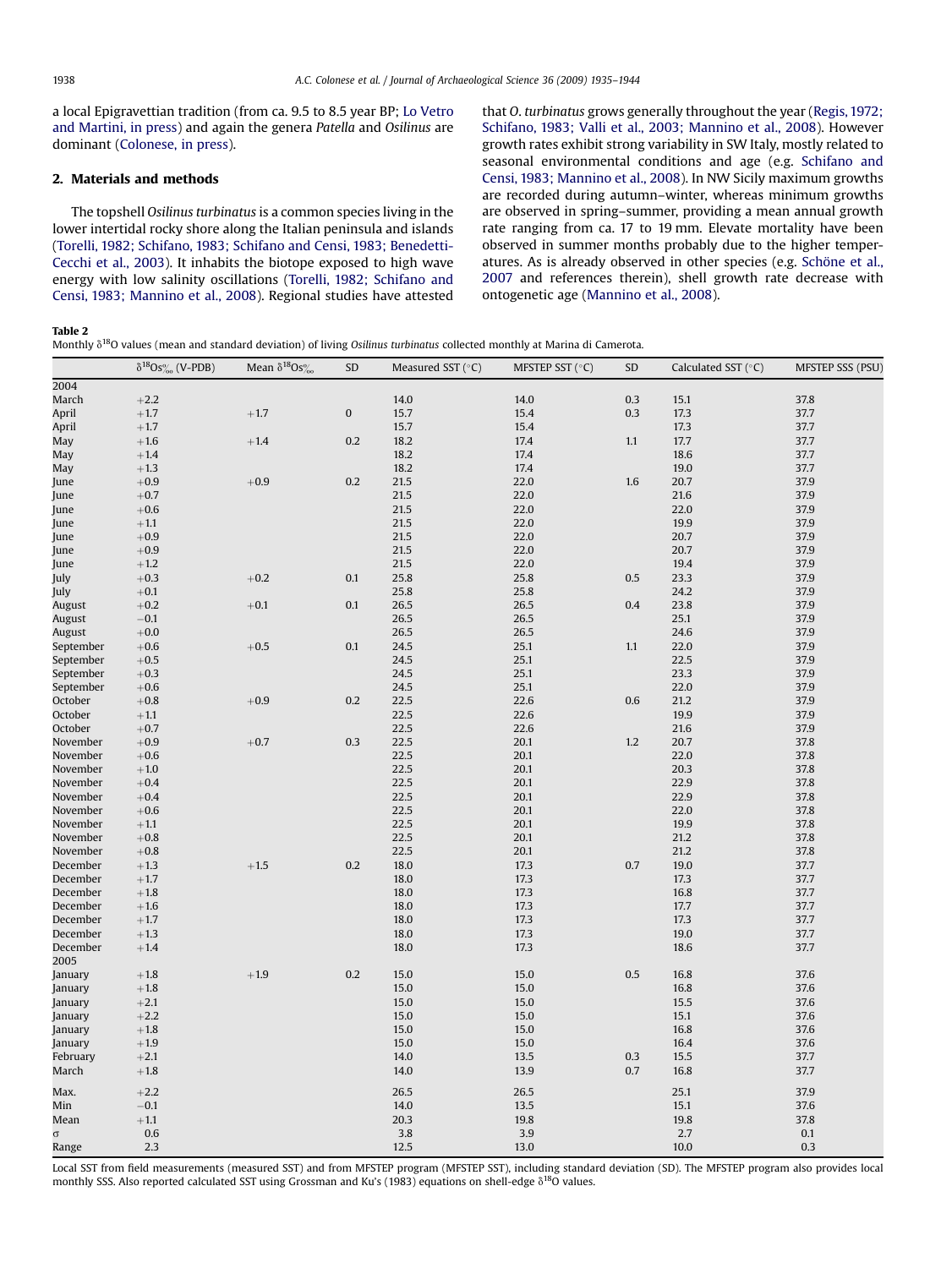Previous studies have found strong correlations between intraannual shell  $\delta^{18}O$  and the sea surface temperatures (SST) of coastal areas of NW Sicily (Schifano and Censi, 1983; Mannino et al., 2008), thus emphasizing their potential suitability for the study of seasonal shellfish exploitation in prehistoric sites (Mannino et al., 2007). Since the intra-annual pattern of shell  $\delta^{18}O$  is not available for the SW Italian peninsula (e.g. where SRT is located) living specimens of O. turbinatus were collected monthly from March 2004 to March 2005 on the intertidal rocky shore in front of SRT (Marina di Camerota). These modern shells were used to assess the present intra-annual  $\delta^{18}$ O trend for comparison with prehistoric specimens.

During each collection period, surface sea water temperature was measured. Mean monthly sea surface salinity (SSS) for this area was obtained from the European Project ''Mediterranean ocean forecasting system: toward environmental predictions (MFSTEP)'' (<http://www.bo.ingv.it/mfstep>). The same website offers the SST range for the studied period. Specimens were killed at the moment of collection by immersion in  $H_2O_2$ .

Complete and well preserved prehistoric shells were selected from Mesolithic layers 4, 5, 6, 7 from SRT, layer 3C from CLM, layers 6C and 5A from ORT and layer 2C from UCR. All these levels coincide with periods of human occupation. O. turbinatus exhibits a notable variability in growth rate, therefore estimation of animal age (i.e. younger and older individuals) according to shell size can be only approximate. Adult specimens may be represented by shells ranging from 15 to 38 mm of diameter (e.g. Poppe and Goto, 1991), and shell growth checks might not provide reliable markers of ontogenic age (Mannino et al., 2008). Since medium shells provide sufficient calcium carbonate relative to the last growth year to be sampled for seasonal studies (Mannino et al., 2007), medium shells of almost similar size were selected (20–24 mm width).

Both modern and archaeological specimens were immersed in  $30\%$  of H<sub>2</sub>O<sub>2</sub> for 48 h, rinsed with de-ionised water, cleaned in an ultrasonic bath and dried in an oven at 35 $\,^{\circ}$ C for 24 h. O. turbinatus secretes an entire inner aragonite shell (Schifano and Censi, 1983; Mannino et al., 2008). The shell structure was investigated using Xray diffraction (XRD) and scanning electron microscopy (SEM). Internal aragonitic structures for all specimens were intact; no recrystallization to calcite was found.

To ensure comparable results with other studies, sample procedures follow Mannino et al. (2007, 2008) for O. turbinatus from the Sicilian coast. A single carbonate sample of the inner nacreous layer was taken from the ultimate growth increment (shell-edge) of modern specimens by using a manual microdrill with a 0.5 mm bit (Fig. 2a) and the powder was collected for isotope analyses. Archaeological shells were sectioned along the last whorl and three inner carbonate samples were obtained from the shelledge in the inner layer using the same microdrill bit at 1.0 mm intervals (Fig. 2b). A Mesolithic shell from layer 5 of SRT (L5, 23 mm width) was sampled continuously along its growth spiral for  $\delta^{18}O$ analysis at intervals of about 1 mm (Fig. 2c) to evaluate the intraannual shell  $\delta^{18}O$  variability and to compare with  $\delta^{18}O$  values of archaeological shells used to estimate the seasons of collection.

Previous works have observed that O. turbinatus reduces its shell secretion during hotter and cooler SST in NW Sicily (Schifano and Censi, 1983; Mannino et al., 2008). Reduction and interruption, of shell secretion increase the time-averaging of  $\delta^{18}O$  in shell carbonate samples (Goodwin et al., 2003). As consequence shell  $\delta^{18}$ O values might underestimate and overestimate SSTs of hottest and coldest months respectively. We have checked this pattern in modern shells from Marina di Camerota through the comparisons of monthly measured SSTs with calculated SSTs using the Grossman and Ku (1986) equation's for biogenic aragonite on shell-edge  $\delta^{18}O$ values:



Fig. 3. Intra-annual variations of mean monthly  $\delta^{18}O$  values of living Osilinus turbinatus and monthly SST from Marina di Camerota at the time of shell collections. Monthly SST vs  $\delta^{18}$ O provide a determination coefficient ( $R^2$ ) of 0.91.

$$
SST\text{ }(^{\circ}C) = 20.6 - 4.34^* \left( \text{shell } \delta^{18}O - \left( \text{seawater } \delta^{18}O - 0.27 \right) \right)
$$

Here the equation was rewritten so that  $\delta^{18}$ O values of seawater are referenced to the V-PDB scale (Dettman et al., 1999).

 $\delta^{18}$ O analyses were performed at the VU University Amsterdam using a Finnigan MAT 252 mass spectrometer equipped with an automated preparation line (Kiel II type). The reliability of a routinely analyzed carbonate standard (NBS 19) is more than 0.09‰ for both  $\delta^{18}O(1\sigma)$  and  $\delta^{13}C$ . The oxygen isotope composition is expressed using the  $\delta$  (%) V-PDB standard (Vienna Pee Dee Belemnite) notation.

#### 3. Results

#### 3.1. Intra-annual  $\delta^{18}O$  variation of modern Osilinus turbinatus

Mean intra-annual water temperature measured at the time of shell collection (March 2004–March 2005) was  $20.3 \pm 3.8$  °C, with an intra-annual range of  $12.5$  °C. According to MFSTEP data, mean



Fig. 4. Variations over 13 months of calculated temperature from shell-edge  $\delta^{18}O$ values at Marina di Camerota and comparisons with measured SSTs at the moment of shell collections and from MFSTEP. The grey band encloses the intra-annual temperature range of O. turbinatus at Marina di Camerota (ca. 10 $\degree$ C).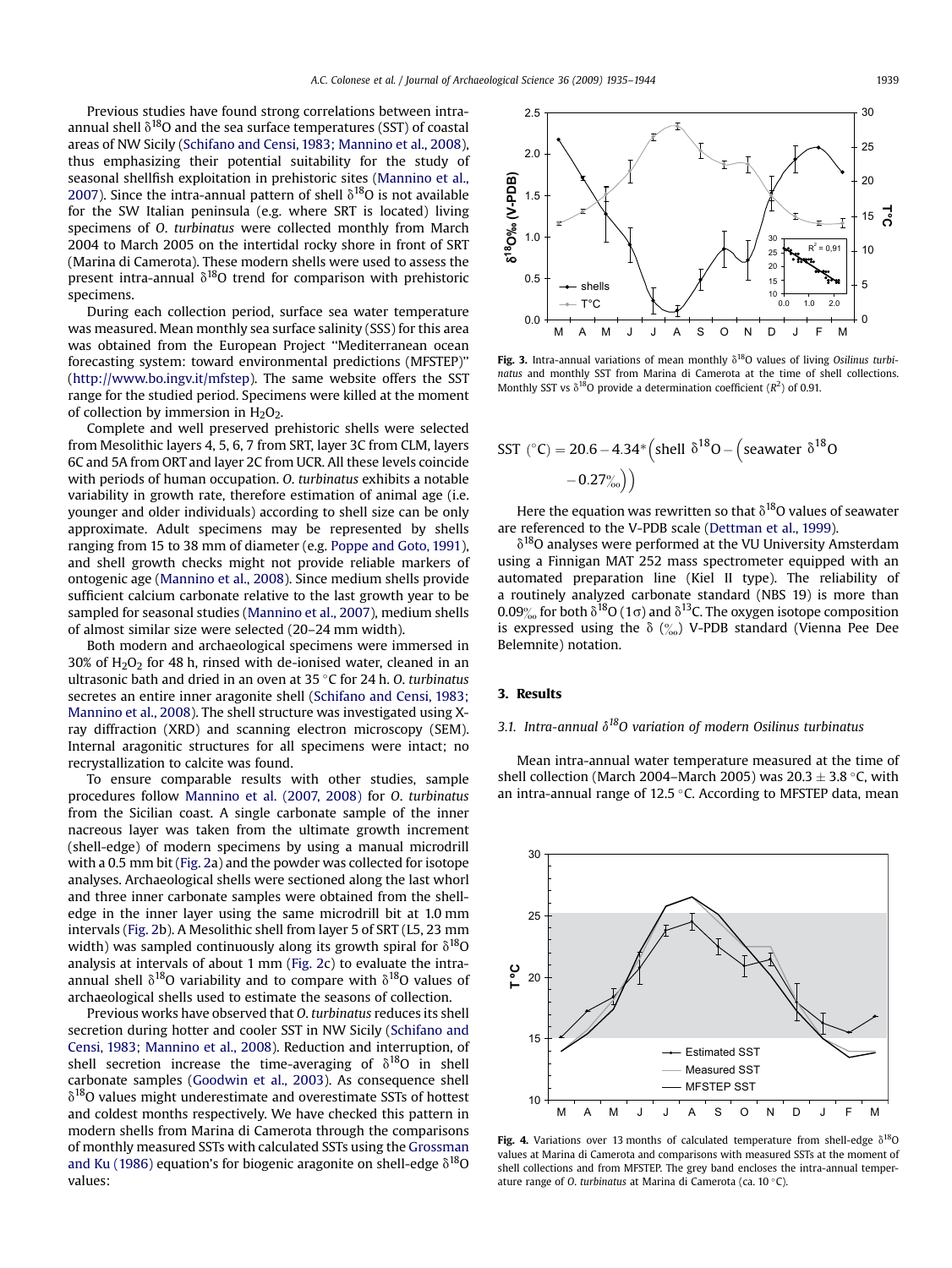| ı<br>п |  |
|--------|--|
|--------|--|

T**able 3**<br>Range and quartile boundaries based on sequential  $\delta^{18}$ O values of Mesolithic shells from Marina di Camerota (Grotta della Serratura) and NW Sicily (Mannino et al., 2007).

| References             | Minimum value | 25% quartile | 50% quartile | 75% quartile | Maximum value | Range   | $14C$ year BP  |
|------------------------|---------------|--------------|--------------|--------------|---------------|---------|----------------|
| (Mannino et al., 2007) | $-0.5\%$      | $+0.2%$      | $+0.9%$      | $+1.6\%$     | $+2.3%$       | 2.8%    | $7173 \pm 37$  |
| (Mannino et al., 2007) | $-1.1\%$      | $-0.2%$      | $+0.8%$      | $+1.7\%$     | $+2.6%$       | 3.7%    | $8745 \pm 55$  |
| (Mannino et al., 2007) | $-0.1\%$      | $+0.7\%$     | $+1.4\%$     | $+2.2%$      | $+2.9%$       | 3.0%    | $9855 \pm 70$  |
|                        |               |              |              |              |               |         | $9720 \pm 60$  |
| L <sub>5</sub>         | $-0.3%$       | $+0.3%$      | $+0.9%$      | $+1.8\%$     | $+2.7%$       | $3.0\%$ | $9720 \pm 60$  |
|                        |               |              |              |              |               |         | $9790 \pm 170$ |

annual SSS for the intertidal zone was  $37.8 \pm 0.1$  PSU with an annual range of 0.3 PSU. Monthly  $\delta^{18}$ O of surface seawater exhibit very small oscillations in these regions (e.g. mean seawater  $\delta^{18}O = +1.2 \pm 0.02\%$ ; Mannino et al., 2008), suggesting that oscillations in shell  $\delta^{18}O$  are controlled mainly by temperature. Monthly  $\delta^{18}$ O values are reported in Table 2. The intra-annual mean  $\delta^{18}$ O value is  $+1.1 \pm 0.6\%$  with an intra-annual range of 2.3%. Intraannual  $\delta^{18}$ O values exhibit a clear seasonal fluctuation, with highest  $\delta^{18}$ O values corresponding to lowest SST conditions (winter and early spring), reaching their maximum values in March 2004  $(+2.2\%)$ , January 2005  $(+2.2\%)$  and February 2005  $(+2.2\%)$ . Lowest  $\delta^{18}$ O values are recorded during the highest water temperatures (summer), reaching a minimum in July 2004 ( $+0.1\%$ ) and August 2004 ( $-0.1\%$ ) (Fig. 3).  $\delta^{18}$ O are quite variable (e.g. 0.7% in November) and could arise from intra-specific variability in growth rate, which can be pronounced in seasons with greatest growth. Furthermore different microenvironmental conditions of the lower intertidal cliff may also be involved in  $\delta^{18}$ O variability. For instance, different food quality and quantity (Schöne et al., 2007) or different individual time of aerial exposure during low tide (Schifano and Censi, 1983; Goodwin et al., 2001), local variations in  $\delta^{18}O$ of water (Mannino et al., 2008). This emphasizes the need of measuring multiple specimens to improve seasonal discrimination of  $\delta^{18}$ O values. The correlation of determination ( $R^2$ ) between SST measured at the time of shell collection and the  $\delta^{18}$ O values is 0.91, which is compatible with values found by Mannino et al. (2007, 2008) (from 0.78 to 0.98) and Schifano and Censi (1983) (0.87) in Sicilian populations. Our study therefore agrees with previous studies which show that seasonal  $\delta^{18}$ O values of O. turbinatus from Marina di Camerota are primarily controlled by changes in SST.

Calculated temperatures from shell-edge  $\delta^{18}$ O values (using seawater  $\delta^{18}O = +1.2\%$  show a strong relation with measured SSTs  $(R^2 = 0.97)$ , provided a very close mean annual temperature (19.8  $\pm$  3.8 °C). Shell-edge  $\delta^{18}$ O of O. turbinatus track clearly fluctuations in SSTs ranging from 15 to 25  $\degree$ C, which seems to represent the optimal range of this species at Marina di Camerota. Nevertheless  $\delta^{18}$ O temperatures are underestimated at measured SSTs ranging from 21 to 25 °C (mean offset from  $-0.1$  to  $-0.8$  °C), and not provide temperature over  $25^{\circ}$ C in summer (mean offset of  $-2$  °C compared to measured SSTs) (Fig. 4). It confirms that temperatures over  $25$  °C represent an important limit for O. turbinatus in SW Italy (Mannino et al., 2008). More variable is the animal response to lower temperatures. Indeed,  $\delta^{18}O$  temperatures are higher than measured SSTs in winter and the beginning of spring, and not provide temperature under 15 °C (mean offsets from  $+1.1$ to  $+2.8$  °C). This pattern is also reported by Schifano and Censi (1983) in populations from NW Sicily and from Tuscan coast, but not by Mannino et al. (2008). Comparisons of calculated temperatures with mean monthly SSTs from MFSTEP show a similar pattern  $(R^2 = 0.95)$ . To some extent our results agree with patterns observed by Mannino et al. (2008) in NW Sicily, suggesting lower growth rates at hottest temperature and interruption of growth at temperature over  $25$  °C. However our results also suggest lower growth rate during cooler temperature, and no shell secretion at temperature under 15 $\,^{\circ}$ C, in agreement with other regional studies (Schifano and Censi, 1983; and references therein).

As is observed previously (Schifano and Censi, 1983; Mannino et al., 2008), combined results evidence complex behavioural and physiological adaptation by O. turbinatus in relations to local environmental conditions. The main implications for seasonal studies concern the lower temporal resolution of shell-edge  $\delta^{18}O$ values relative to coldest and hottest months. To circumvent this issue seasonal determination of archaeological shell-edge  $\delta^{18}O$ values can be performed by grouping them into quartile, which



Fig. 5. (a) Sequential  $\delta^{18}O$  values of Mesolithic shell (L5) from SRT and (b) graphic description of quartile  $\delta^{18}O$  distribution used to estimate the intra-annual range and seasonal isotopic boundaries for Mesolithic shells.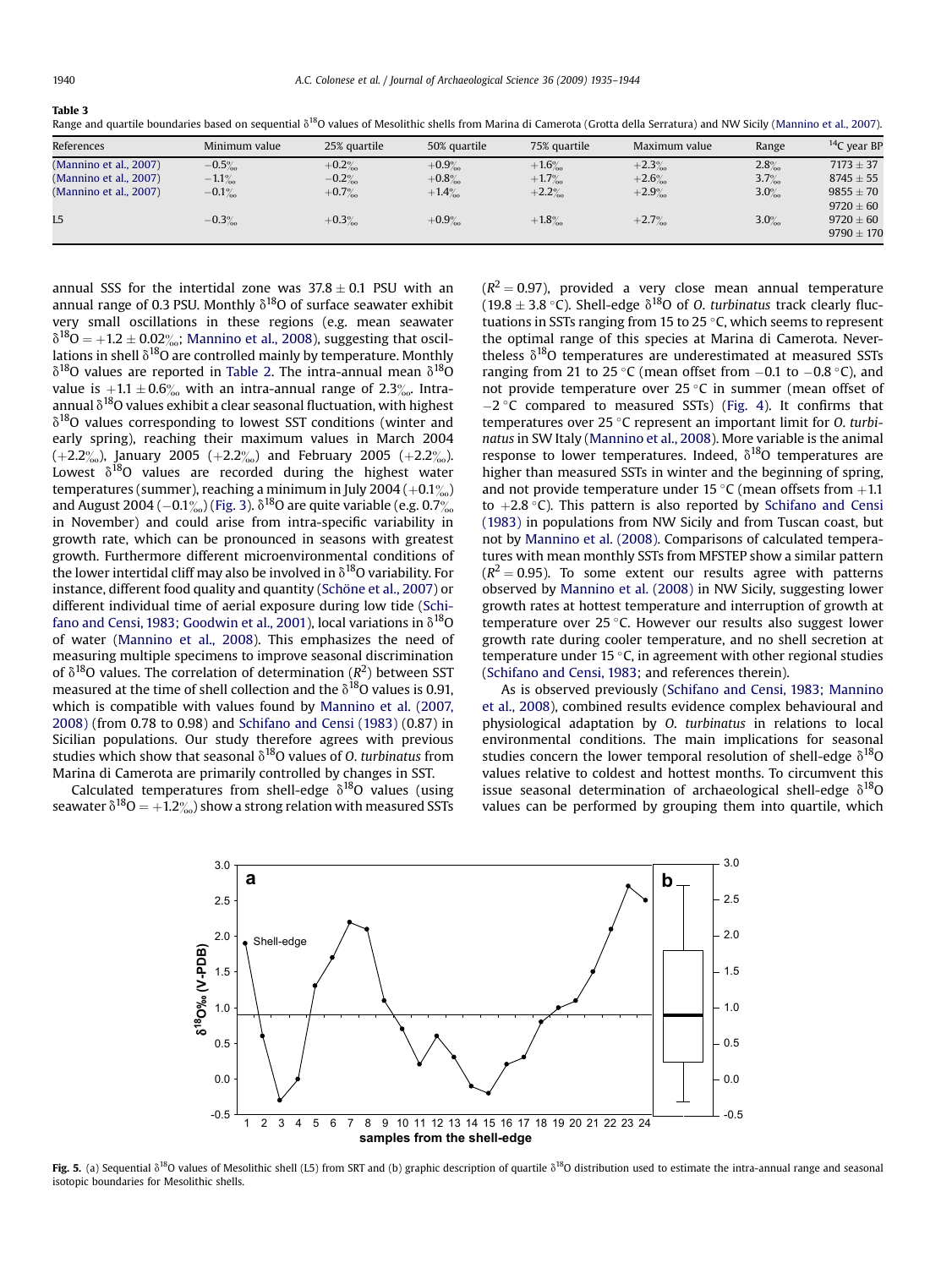

Fig. 6. Calculated temperature from sequential shell  $\delta^{18}O$  values of L5 representing two years of growth.

allows for seasonal discrimination without subjective attributions of  $\delta^{18}$ O values to specific month or seasons (Mannino et al., 2007).

Given the quasi-sinusoidal pattern of intra-annual shell-edge  $\delta^{18}$ O values of O. turbinatus (warmer (summer), colder (winter) and intermediary (autumn–spring) SST conditions), the  $\delta^{18}$ O data set can be organized seasonally by grouping it into quartiles. Quartile data distribution places data set values into four groups of equal parts consistent with 1/4th of the total. Lowest  $\delta^{18}$ O values, corresponding to the warmer months are thus grouped in the lower quartile, which is consistent with the lowest 25% of total data set ( $\delta^{18}O \le 0.6\%$ ). Highest  $\delta^{18}$ O values, related to colder months are clustered into the upper quartile ( $\delta^{18}O \geq 1.7\%$ ). Intermediate  $\delta^{18}O$  values (spring and autumn), are grouped into the interquartile range (>25% and <75%), consistent with the 50% of the  $\delta^{18}$ O data set.

#### 3.2. Seasonal exploitation of Osilinus turbinatus in Mesolithic sites

Based on the modern observations, the harvesting season of archaeological shells can be determined by comparing their  $\delta^{18}O$  values with one of the three quartiles (upper, lower, and interquartile). Since intra-annual  $\delta^{18}$ O oscillations of modern shells can differ from those of Mesolithic specimens (e.g. due to different temperature, salinity and seawater  $\delta^{18}O$ ), the intra-annual  $\delta^{18}O$ pattern of Mesolithic shells were determined using the sequential  $\delta^{18}$ O values of archaeological shells as proposed by Mannino et al. (2007). Intra-annual  $\delta^{18}O$  oscillation for shells from Mesolithic sites of NW Sicily are known (Mannino et al., 2007), but no data are available for the Mesolithic frequentations of SRT. Therefore an archaeological shell from layer 5 of SRT (L5) was sampled sequentially to assess its intra-annual  $\delta^{18}$ O pattern. The resulting ontogenic  $\delta^{18}$ O oscillations are used here to establish seasonal quartiles (warmer, colder and intermediary) as a reference for the Mesolithic shells from SRT (Table 3). The  $\delta^{18}O$  trend of L5 represent 2 years of growth and exhibits a quasi-sinusoidal pattern ranging from  $-0.3\%$ to +2.7‰; the total  $\delta^{18}O$  range (3%) is higher than for modern specimens ( $2.2\%$ ). Considering the 1 mm interval between samples of 1.0 mm diameter, the  $\delta^{18}$ O trend indicate an appreciable ontogenic reduction of growth rate during the last year (ca. 13 mm) compared to the previous one (ca. 32 mm) (Figs. 5a,b).

 $\delta^{18}$ O values of L5 suggest that this shell experienced a higher temperature oscillation compared to the intra-annual trend observed in modern counterparts. In order to calculate the palaeotemperature of shell secretion seawater  $\delta^{18}O$  must be known. According to Kallel et al. (1997) and Emeis et al. (2000), the SSS in the central Mediterranean basin and in the southern Tyrrhenian Sea at ca. 9.7 ka BP (layer 5) was substantially similar to nowadays (ca. 38–39 PSU). Therefore using the modern Mediterranean seawater  $\delta^{18}O/SSS$  relationship (0.25%/S%; Pierre, 1999) for the onset of the Holocene, and assuming no intra-annual changes in SSS in this coastal areas, a seawater  $\delta^{18}$ O value of ca. +1.2 $\%$  can be reasonably estimated to ca. 9.7 ka BP. Using the Grossman and Ku (1983) equations, the  $\delta^{18}$ O trend provides SSTs ranging from 25.9 to 12.9 $\degree$ C, whose are respectively higher and lower than SSTs recorded by modern shell at Marina di Camerota (Fig. 6). Previous studies have obtained  $\delta^{18}$ O temperatures lower than those calculated at Marina di Camerota using modern shells (e.g. 12 °C; Mannino et al., 2008) but  $\delta^{18}$ O temperature over 25 °C has not been recorded in moderns populations from SW Italy. Therefore our



Fig. 7. Frequency distribution of  $\delta^{18}O$  values of Mesolithic shells from occupations episodes of SRT, ORT, CLM and UCR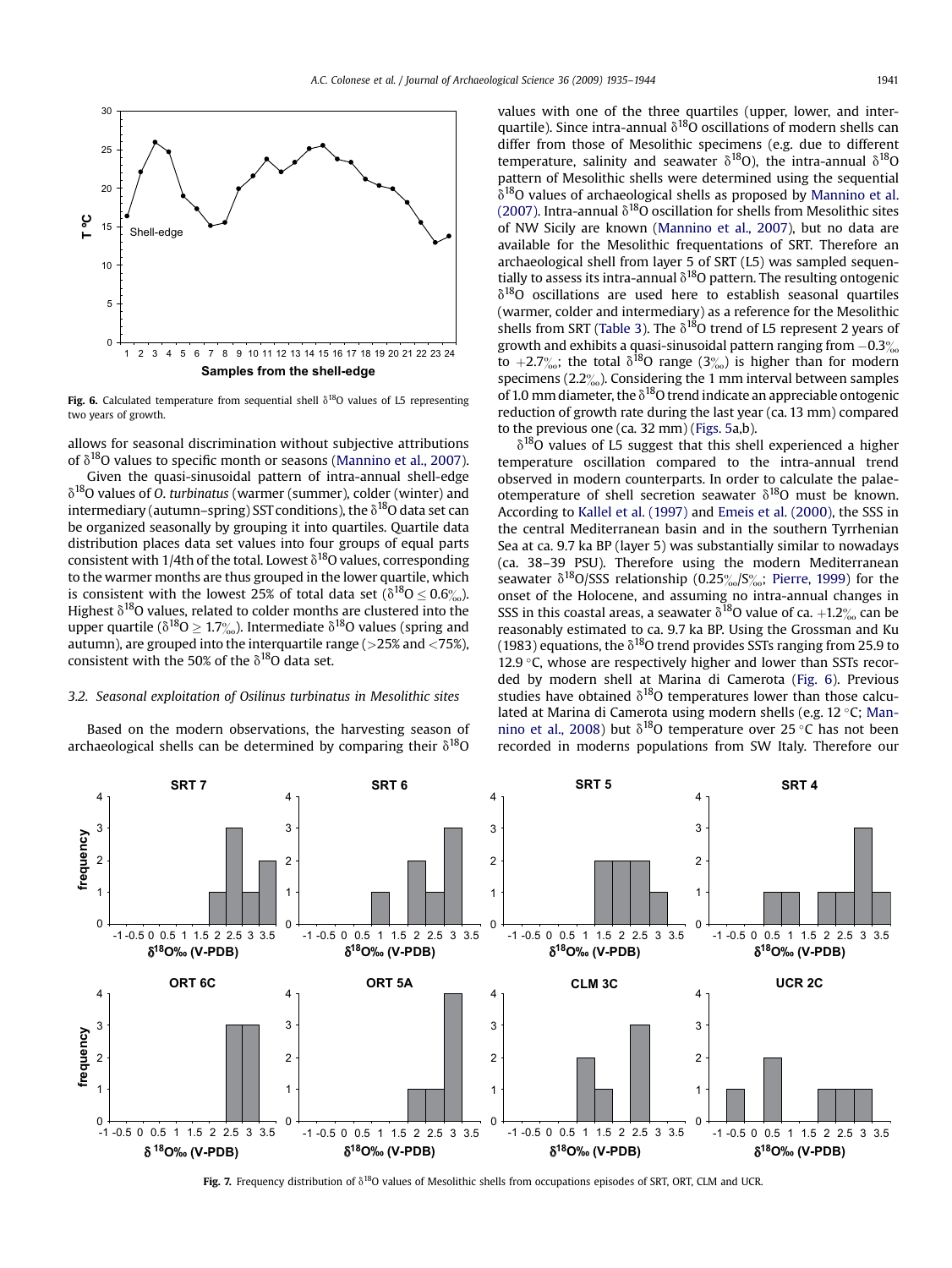#### Table 4

Results of sequential shell-edge oxygen isotopic composition of Osilinus turbinatus from Mesolithic frequentation of coastal caves of SW Italy.

| Stratigraphic<br>layers | $\delta^{18} Os^{\circ\!\!}_{\!\!\prime\mathrm{o}}$ (V-PDB) | Shell size<br>(mm) |            |      |  |
|-------------------------|-------------------------------------------------------------|--------------------|------------|------|--|
|                         | 1st sample (shell-edge)                                     | 2nd sample         | 3rd sample |      |  |
| SRT <sub>7</sub>        | $+1.9$                                                      | $+1.2$             | $+0.8$     | 20.5 |  |
|                         | $+2.3$                                                      | $+1.9$             | $+1.3$     | 21   |  |
|                         | $+2.4$                                                      | $+1.1$             | $+1.0$     | 20   |  |
|                         | $+2.4$                                                      | $+2.2$             | $+1.4$     | 20.5 |  |
|                         | $+2.6$                                                      | $+2.3$             | $+1.7$     | 23.5 |  |
|                         | $+3.1$                                                      | $+2.2$             | $+2.0$     | 23   |  |
|                         | $+3.2$                                                      | $+2.1$             | $+1.9$     | 20.5 |  |
| SRT <sub>6</sub>        | $+2.9$                                                      | $+2.2$             | $+1.6$     | 20.5 |  |
|                         | $+3.0$                                                      | $+3.3$             | $+2.8$     | 21   |  |
|                         | $+2.6$                                                      | $+3.1$             | $+2.7$     | 21   |  |
|                         | $+2.4$                                                      | $+2.7$             | $+3.2$     | 20   |  |
|                         | $+1.9$                                                      | $+2.4$             | $+2.9$     | 20   |  |
|                         | $+1.7$                                                      | $+2.3$             | $+1.9$     | 20   |  |
|                         | $+0.9$                                                      | $+2.5$             | $+3.1$     | 20   |  |
| SRT <sub>5</sub>        | $+1.1$                                                      | $-0.2$             | $+0.5$     | 20   |  |
|                         | $+1.3$                                                      | $-0.6$             | $+0.5$     | 20   |  |
|                         | $+1.6$                                                      | $+1.0$             | $+0.8$     | 22.5 |  |
|                         | $+1.9*$                                                     | $+0.6$             | $-0.3$     | 23   |  |
|                         | $+2.2$                                                      | $+1.3$             | $+0.8$     | 24   |  |
|                         | $+2.4$                                                      | $+2.4$             | $+1.6$     | 23   |  |
|                         | $+2.6$                                                      | $+0.9$             | $+0.3$     | 20   |  |
| SRT <sub>4</sub>        | $+2.7$                                                      | $+1.4$             | $+1.0$     | 24   |  |
|                         | $+3.1$                                                      | $+2.9$             | $+1.8$     | 23   |  |
|                         | $+2.8$                                                      | $+2.3$             | $+1.8$     | 24   |  |
|                         | $+2.7$                                                      | $+3.0$             | $+2.6$     | 24   |  |
|                         | $+2.5$                                                      | $+2.8$             | $+2.9$     | 21   |  |
|                         | $+1.9$                                                      | $+2.0$             | $+2.6$     | 20   |  |
|                         | $+0.9$                                                      | $+1.2$             | $+1.7$     | 21.5 |  |
|                         | $+0.2$                                                      | $-0.8$             | $+0.1$     | 22   |  |
| ORT <sub>6C</sub>       | $+2.7$                                                      | $+1.4$             | $+0.8$     | 20.5 |  |
|                         | $+2.4$                                                      | $+1.8$             | $+1.2$     | 23   |  |
|                         | $+2.4$                                                      | $+1.6$             | $+1.2$     | 21   |  |
|                         | $+2.4$                                                      | $+1.8$             | $+1.2$     | 20   |  |
|                         | $+2.8$                                                      | $+1.9$             | $+0.7$     | 22   |  |
|                         | $+2.8$                                                      | $+2.6$             | $+2.7$     | 20   |  |
| ORT <sub>5A</sub>       | $+2.7$                                                      | $+2.1$             | $+1.8$     | 21.5 |  |
|                         | $+2.2$                                                      | $+2.4$             | $+1.7$     | 24   |  |
|                         | $+2.8$                                                      | $+2.1$             | $+1.9$     | 21   |  |
|                         | $+2.8$                                                      | $+2.7$             | $+1.4$     | 20   |  |
|                         | $+2.6$                                                      | $+2.7$             | $+1.8$     | 21.5 |  |
|                         | $+1.9$                                                      | $+1.9$             | $+0.6$     | 21.5 |  |
| CLM <sub>3C</sub>       | $+0.7$                                                      | $+1.6$             | $+1.8$     | 23.5 |  |
|                         | $+2.3$                                                      | $+2.2$             | $+1.4$     | 20   |  |
|                         | $+1.3$                                                      | $+1.1$             | $+0.8$     | 24   |  |
|                         | $+2.3$                                                      | $+1.5$             | $+0.9$     | 20   |  |
|                         | $+0.7$                                                      | $+0.0$             | $+1.2$     | 23.5 |  |
|                         | $+2.4$                                                      | $+2.2$             | $+2.5$     | 22   |  |
| UCR <sub>2C</sub>       | $+2.4$                                                      | $+1.9$             | $+0.8$     | 21.5 |  |
|                         | $+2.7$                                                      | $+2.0$             | $+2.1$     | 20.5 |  |
|                         | $-0.6$                                                      | 0.0                | $+0.1$     | 22   |  |
|                         | $+0.5$                                                      | $+0.8$             | $+1.2$     | 20.5 |  |
|                         | $+0.4$                                                      | $+0.2$             | $+1.9$     | 22.5 |  |
|                         | $+2.0$                                                      | $+2.2$             | $+1.7$     | 21   |  |

\*Shell sampled sequentially (L5).

results seem to suggest a fairly higher tolerance to hottest temperature (i.e. over  $25^{\circ}$ C) by Early Holocene populations compared to modern ones in the area.

Fig. 7 and Table 4 shows the frequency distribution of  $\delta^{18}O$ values from Mesolithic shells from SRT, ORT, CLM, UCR. Their quartile  $\delta^{18}$ O distribution is indicated in Figs. 8b,c, using the data from L5 and Mannino et al. (2007) as lower and upper quartiles boundaries.

The SRT shells exhibit different  $\delta^{18}$ O distributions according to the Mesolithic group exploitation (Fig. 8b). The whole set of  $\delta^{18}O$ values from layer 7 (SRT 7) falls into the upper 25% of data, is consistent with an exclusive O. turbinatus exploitation during cold months, and can thus be ascribed to late autumn–winter harvest (mean  $+2.4\% \pm 0.4$ ). The narrow isotopic range (1.3 $\%$ ) also denotes a short-term interval of this topshell exploitation during this frequentation.  $\delta^{18}O$  values from layer 6 (SRT 6) vary from the upper (e.g. +1.7 to  $+3\%$ ) to the interquartile range (0.9%), and display a quite large isotopic range (2.1%). This  $\delta^{18}$ O distribution indicates a winter early–spring exploitation (mean  $+2.2\% \pm 0.7$ ).  $\delta^{18}$ O values from layer 5 (SRT 5) also vary from the upper (e.g. from +1.8 to +2.6%) to the interquartile range (e.g. from +1.1 to +1.6%). The  $\delta^{18}$ O distribution shows a fairly narrow range (1.5%) denoting, similar to SRT 7, autumn–winter exploitation (mean  $+1.8\% \pm 0.5$ ). Almost all  $\delta^{18}$ O values from layer 4 (SRT 4) fall into the upper quartile (e.g. from +1.9 to +3.1%), however  $\delta^{18}$ O values related to the interquartile  $(+0.9\%)$  and lower quartile range  $(+0.2\%)$  are also present. The large isotopic range  $(2.6\%)$  and distribution suggest that O. turbinatus was exploited mainly during the winter season (mean  $+2.1\% + 1$ ), with some specimens collected also during spring and late summer.

At ORT  $\delta^{18}$ O values from both layer 6C (mean +2.6 $\% \pm 0.2$ ) and 5A (mean  $+2.5\% \pm 0.3$ ), fall exclusively into the upper quartile reported by Mannino et al. (2007) for Mesolithic shells of Grotta dell'Uzzo with quite similar radiocarbon dates, respectively  $8745 \pm 55$  and  $7171 \pm 37$  BP (Fig. 8c). The results are indicative of a winter exploitation. Their narrow isotopic range (respectively 0.4 and  $0.9\%$ ) indicates a very short-term interval of O. turbinatus exploitation during this Mesolithic frequentation.

The shells from the Mesolithic frequentation of layer 3C of CLM provide  $\delta^{18}$ O values spanning the interquartile range (e.g. +1.3 and +0.7 $\%$ <sub>0</sub>) to the upper quartile (e.g. +2.3 and +2.4 $\%$ <sub>0</sub>), with similar proportions (Fig. 8c). The distribution of  $\delta^{18}$ O values, coupled to its fairly large  $\delta^{18}O$  range (1.7%), indicates that O. turbinatus was exploited from winter to early spring (mean  $+1.6\% \pm 0.8$ ).

At UCR  $\delta^{18}$ O values from layer 2C vary from the interquartile (e.g. +0.4 and +0.5 $\frac{\omega_{\text{o}}}{\omega_{\text{o}}}$ ) to the upper quartile range (e.g. +2 and +2.7 $\frac{\omega_{\text{o}}}{\omega_{\text{o}}}$ ), but one shell provides  $\delta^{18}O$  values ( $-0.6\%$ ) compatible to the lower quartile data distribution (Fig. 8c). The distribution of  $\delta^{18}O$  values exhibits a large isotopic range  $(3.3\%)$  suggesting harvesting in different seasons (mean  $+1.2\%$  ± 1.3). However the  $\delta^{18}$ O distribution appears bimodal, with two main data sets separated by  $1.6\%$ a value very close to the interval of the interquartile range found by Mannino et al. (2007) in Mesolithic shells with a quite similar radiocarbon date at Grotta dell'Uzzo  $(1.9\%)$ . This range is also significantly higher than those observed in living specimens collected monthly at Marina di Camerota (1.0 $\%$ ). This would indicate that O. turbinatus was collected in two different and distinct intervals: winter and late spring–summer.

#### 4. Discussion and conclusions

Our results show a rather variable seasonal pattern of O. turbinatus exploitation along the Mesolithic coastal sites of SW Italy. In general the  $\delta^{18}O$  values suggest exploitation from one (even short episodes) to several seasons, but never throughout the year. Cold or intermediate seasons are preferred, with sporadic specimens collected during summer.

At ORT O. turbinatus was gathered in very short episodes during winter, while at CLM Mesolithic groups collected it from winter to early spring. This narrow period of O. turbinatus exploitation coincides with scarcity of larger mammal faunal and artefacts remains recorded in both caves (Martini et al., in press; Colonese, in press). Data thus suggest a sporadic occupation of these caves by Mesolithic groups. Furthermore, as suggested for ORT, no significant seasonal change of O. turbinatus exploitation is recorded among Mesolithic and Mesolithic-Neolithic transitions. At UCRO. turbinatus was collected in two different periods, e.g. in winter and in late spring–summer, the longest temporal topshell exploitation among these sites.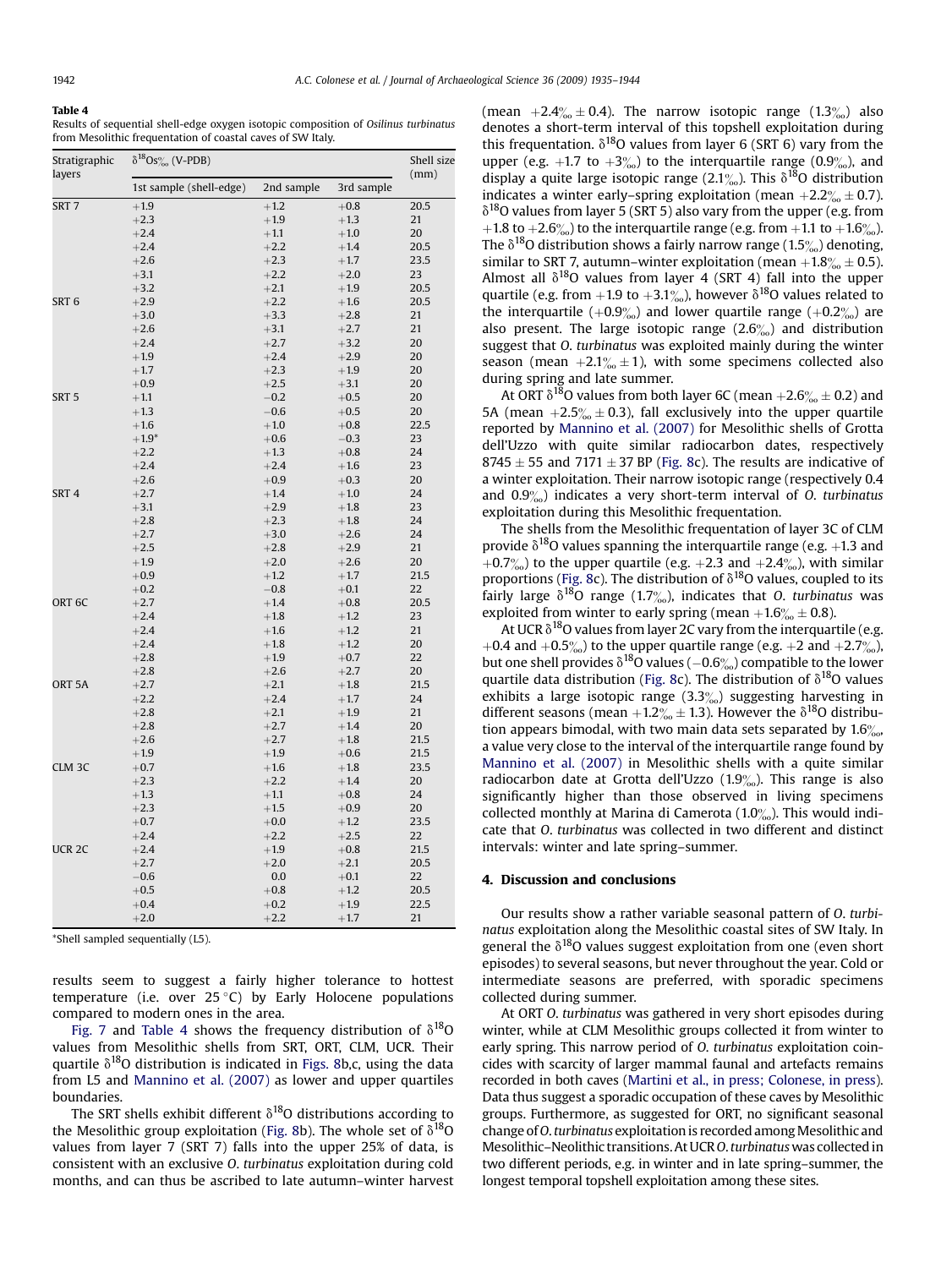

Fig. 8.  $\delta^{18}$ O distribution of Mesolithic shells compared with upper and lower quartile boundary of reference. (a)  $\delta^{18}$ O distribution of living specimens collected monthly at Marina di Camerota; (b) upper and lower quartile boundaries (L5) and  $\delta^{18}$ O distribution of Mesolithic shells from Grotta della Serratura; and (c) upper and lower quartile boundaries (Mannino et al., 2007) and  $\delta^{18}$ O distribution of Mesolithic shells of Sicilian sites. Grey line: reference for  $\delta^{18}$ O of UCR 2C; grey dotted line: reference for  $\delta^{18}$ O of ORT 5A; black dotted line: reference for  $\delta^{18}$ O of CLM 3C and ORT 6C.

During the Mesolithic frequentations of SRT, the exploitation of O. turbinatus occurred in similar seasons, but with a more temporally confined exploitation during Sauveterrian, than during undifferentiated Epipalaeolithic occupations. Seasonal data of fish remains (Wilkens, 1993) indicate that Sauveterrian groups captured fish during autumn and spring, whereas the undifferentiated Epipalaeolithic people exploited them in spring and winter. Findings at SRT show an almost exclusive occurrence of O. turbinatus exploitation during the colder or intermediary seasons, while the warmer months are scarcely recorded. The longer seasonal O. turbinatus collection period recorded in layer 4 could indicate a different use of the cave. This hypothesis is supported by quantitative data of fauna and artefacts remain. In general, large mammals (Hellemans et al., 1993), artefacts (Martini, 1993) and shellfish (Wilkens, 1993) are more abundant in the undifferentiated Epipalaeolithic layers compared to Sauveterrian counterparts. This would indicate a more stable, or intense, cave frequentation during this Mesolithic occupation.

Results presented above agree with seasonal patterns of Mesolithic O. turbinatus exploitation recorded at Grotta dell'Uzzo, in NW Sicily (Mannino et al., 2007). In the early Mesolithic phase of Grotta dell'Uzzo O. turbinatus exploitation did occur mainly during the winter, with some specimens collected also in the early spring. In late Mesolithic layers molluscs are present from all seasons, associated with a significant increase of faunal remains and human activity in the cave (Tagliacozzo, 1993), suggesting a phase of greater stability of its occupation (Tusa, 1996). However during the successive phase, Mesolithic–Neolithic transition and Neolithic, O. turbinatus exploitation returns to strictly seasonal, occurring during autumn and winter (Mannino et al., 2007). Combined results are indicative of a regional exploitation pattern of O. turbinatus by Mesolithic groups inhabiting this region. Unfortunately available data do not allow us to propose explanations for these temporal patterns, predominantly associated with cold or intermediary seasons. Nevertheless temporal and spatial Mesolithic exploitation of coastal resources may have been governed by the seasonal availability of some crucial dietary sources, among which large mammals (Barker, 1981) and involved short-term use of caves. Indeed the spatial behaviour of several large mammals, such as Cervus elaphus, is characterized by seasonal migrations induced by seasonal climatic conditions (Barker, 1981; Luccarini et al., 2006). Migratory and stationary Cervus elaphus are known to display periodic movements throughout the year, with migrations towards distant areas located at higher altitudes during the summer (e.g. Luccarini et al., 2006). Such faunal migratory patterns could have influenced seasonal hunter-gatherer mobility (Barker, 1981; Pellegrini et al., 2008) and a return to coastal resource exploitation during colder or intermediary seasons, when larger mammal faunals were more frequent at low altitudes.

#### Acknowledgements

We are grateful to A. Colucceli (EU project ''Mediterranean Ocean Forecasting System: Toward Environmental Predictions'', Bologna) for kindly providing observational data on salinity and temperature of the Southern Tyrrhenian sea surface. We thank P. Pallecchi (Soprintendenza dei Beni Archeologici della Toscana) for X-ray diffraction (XRD) and scanning electron microscopy (SEM) analyses. We are also grateful to G. Manganelli (Universita` degli Studi di Siena), M. Mannino (Max Planck Institute), G. Zanchetta (Università degli Studi di Pisa) and E. Camarós (Universitat Autònoma de Barcelona) for their constructive comments and suggestions. Many thanks are due to J. van der Lubbe (Vu University Amsterdam) and H. Gonzales for their kind assistance. The comments and suggestions of the four anonymous reviewers significantly improved the quality of the manuscript.